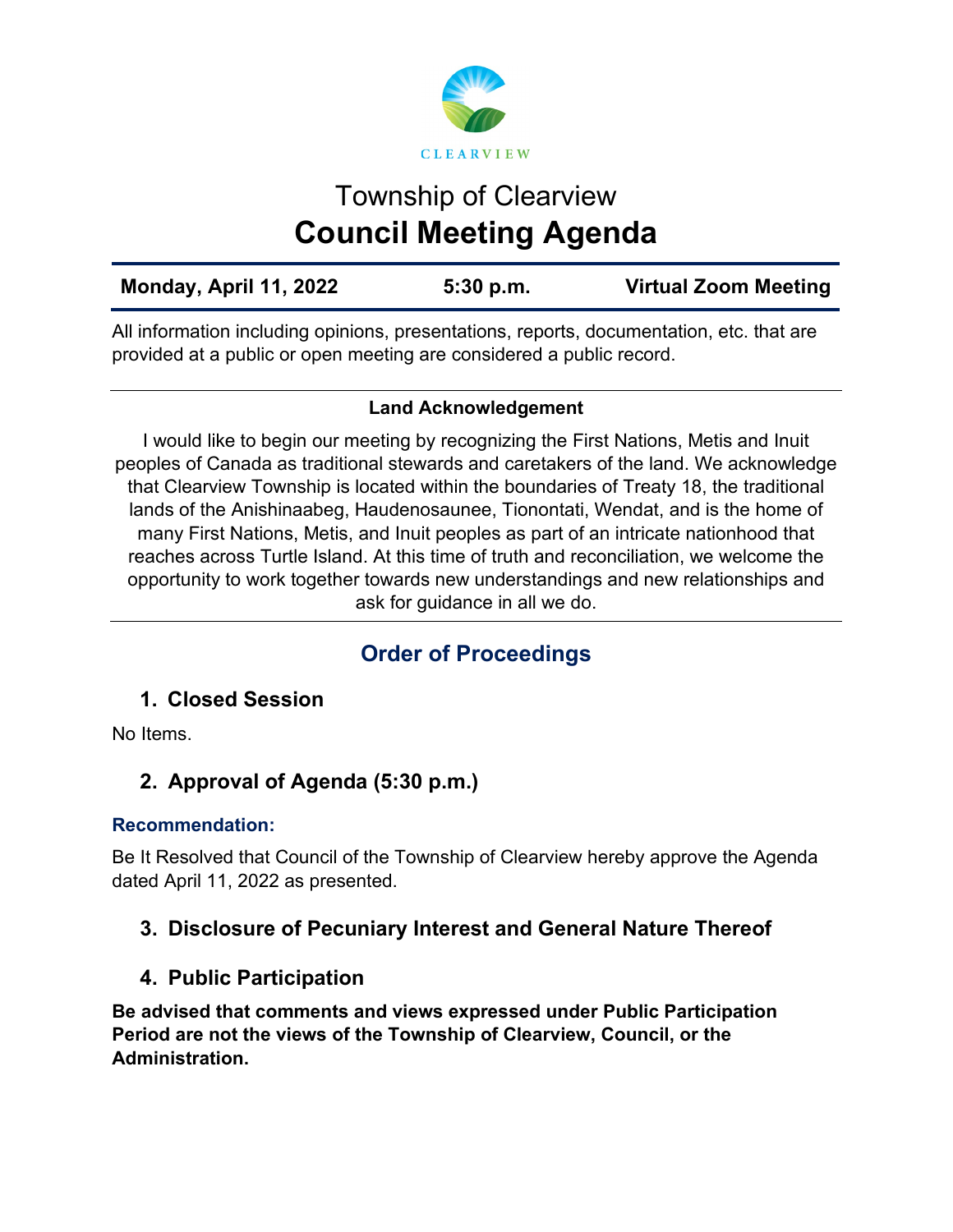Written comments will be received until noon on April  $11<sup>th</sup>$ , 2022. Please note that any submissions received after 12:00 noon will not be added to the April 11<sup>th</sup> Council agenda.

To submit a comment, the public must use the public participation portal on the Township's website at:

<https://www.clearview.ca/government-committees/council/public-participation-period>

# **5. Deputations and Presentations**

No items.

# **6. Public Meetings**

No public meetings.

# **7. [Approval of Council Meeting Minutes](https://www.clearview.ca/sites/default/files/uploads/publications/2022-03-21_council_meeting_minutes.pdf)**

#### **Recommendation:**

Be It Resolved that Council of the Township of Clearview hereby approves the Minutes of the March 21, 2022 Council Meeting as presented.

- **8. Business arising from Minutes (if any)**
- **9. Communications from the Mayor**
- **9.1. Closed Session Report (no report)**
- **9.2. [Simcoe Muskoka District Health Unit Opioid Crisis Advocacy Letter](https://www.clearview.ca/sites/default/files/uploads/publications/9.2_smdhu_opioid_crisis_advocacy_letter.pdf)**
- **9.3. [Town of the Blue Mountains Transportation Master Plan Stage 1](https://www.clearview.ca/sites/default/files/uploads/publications/9.3_town_of_the_blue_mountains_-_transportation_master_plan_stage_1.pdf)**
- **9.4. [NVCA Board Meeting Highlights March 2022](https://www.clearview.ca/sites/default/files/uploads/publications/9.4_nvca_board_meeting_highlights_-_march_2022.pdf)**
- **9.5. [Ministry of Municipal Affairs & Housing Memo More Homes for Everyone](https://www.clearview.ca/sites/default/files/uploads/publications/9.5_mmah_memo_-_more_homes_for_everyone_plan.pdf)  [Plan](https://www.clearview.ca/sites/default/files/uploads/publications/9.5_mmah_memo_-_more_homes_for_everyone_plan.pdf)**
- **9.6. [Office of the Fire Marshal Clearview 2021 EMO Compliance Results](https://www.clearview.ca/sites/default/files/uploads/publications/9.6_office_of_the_fire_marshal_-_clearview_2021_emo_compliance_results.pdf)**
- **9.7. [Stayner & District Kinsmen Club Funding Request for Music, Market & Park](https://www.clearview.ca/sites/default/files/uploads/publications/9.7_stayner_kinsmen_club_-_funding_request_for_music_market_park_it.pdf)  [It](https://www.clearview.ca/sites/default/files/uploads/publications/9.7_stayner_kinsmen_club_-_funding_request_for_music_market_park_it.pdf)** (This Item was added to the Agenda on April 11, 2022 at 12:50 p.m.)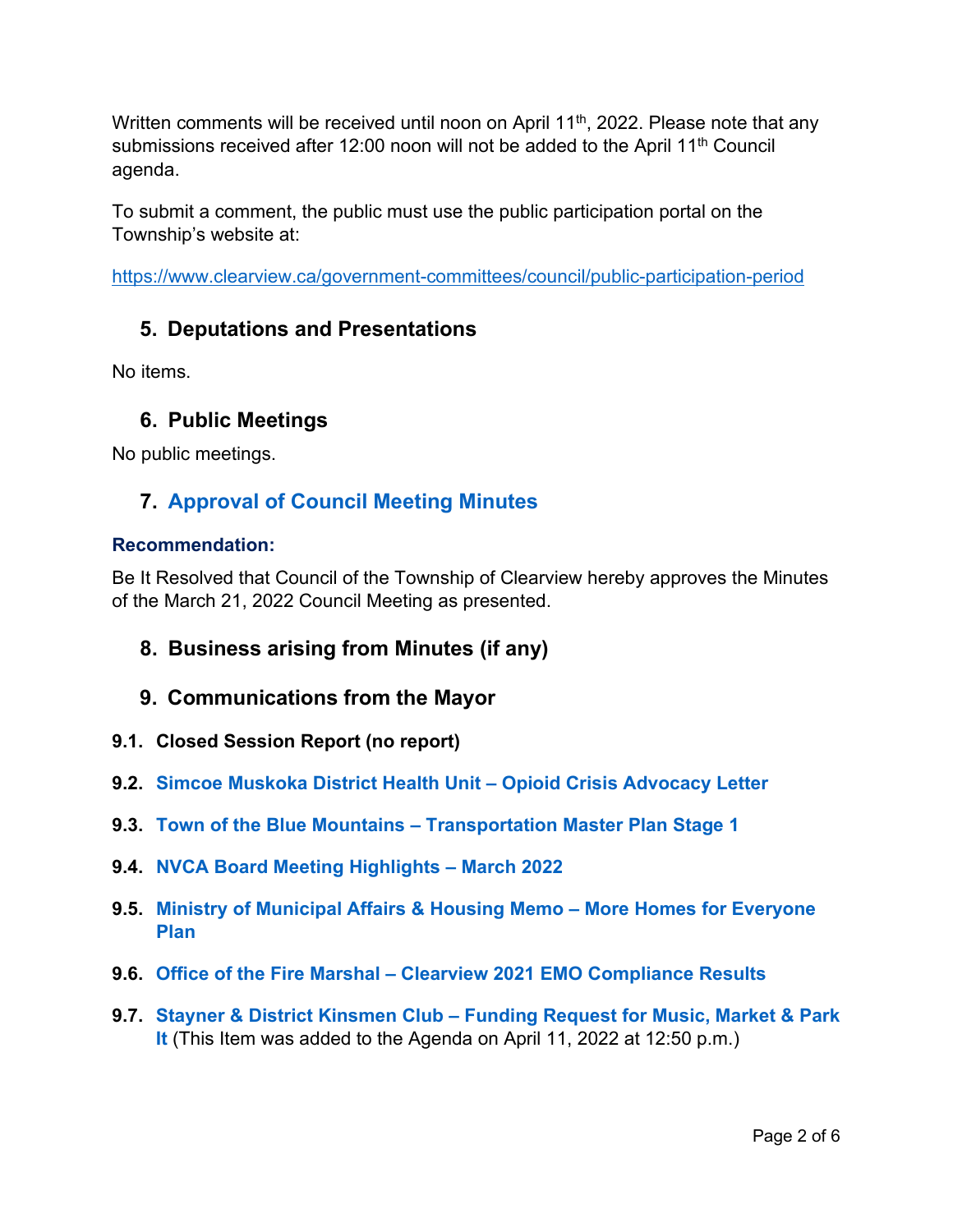#### **Recommendation:**

Be It Resolved that Council of the Township of Clearview hereby support the recommendation from the Economic Development Committee regarding the funding request from the Stayner & District Kinsmen Club to provide music entertainment at the 2022 Music, Market & Park It event; and,

That Council approve providing funding for the music portion in the amount of \$10,000 from the Economic Development fund.

#### **Recommendation:**

Be It Resolved that Council of the Township of Clearview hereby receive Communications from the Mayor for information.

# **10. County Reports and Information**

No Items.

# **11. Council Reports and Community Announcements**

#### **11.1. Ward Reports**

# **12. Department Reports and By-laws**

# **Community Services**

# **CS-014-2022 [Committee of Adjustment March Report](https://www.clearview.ca/sites/default/files/uploads/publications/cs-014-2022_march_2022_coa_report.pdf)**

#### **Recommendation:**

Be It Resolved that Council of the Township of Clearview hereby:

1) Receive report CS-014-2022 (COA March Report) dated April 11, 2022, for information.

# **Parks, Culture and Recreation**

#### **[PCR-005-2022 Signature Events 2022](https://www.clearview.ca/sites/default/files/uploads/publications/pcr-005-2022_-_signature_events_2022.pdf)**

#### **Recommendation:**

Be It Resolved that Council of the Township of Clearview hereby:

1) Receive report PCR-005-2022 (Signature Events 2022) dated April 11, 2022, for information.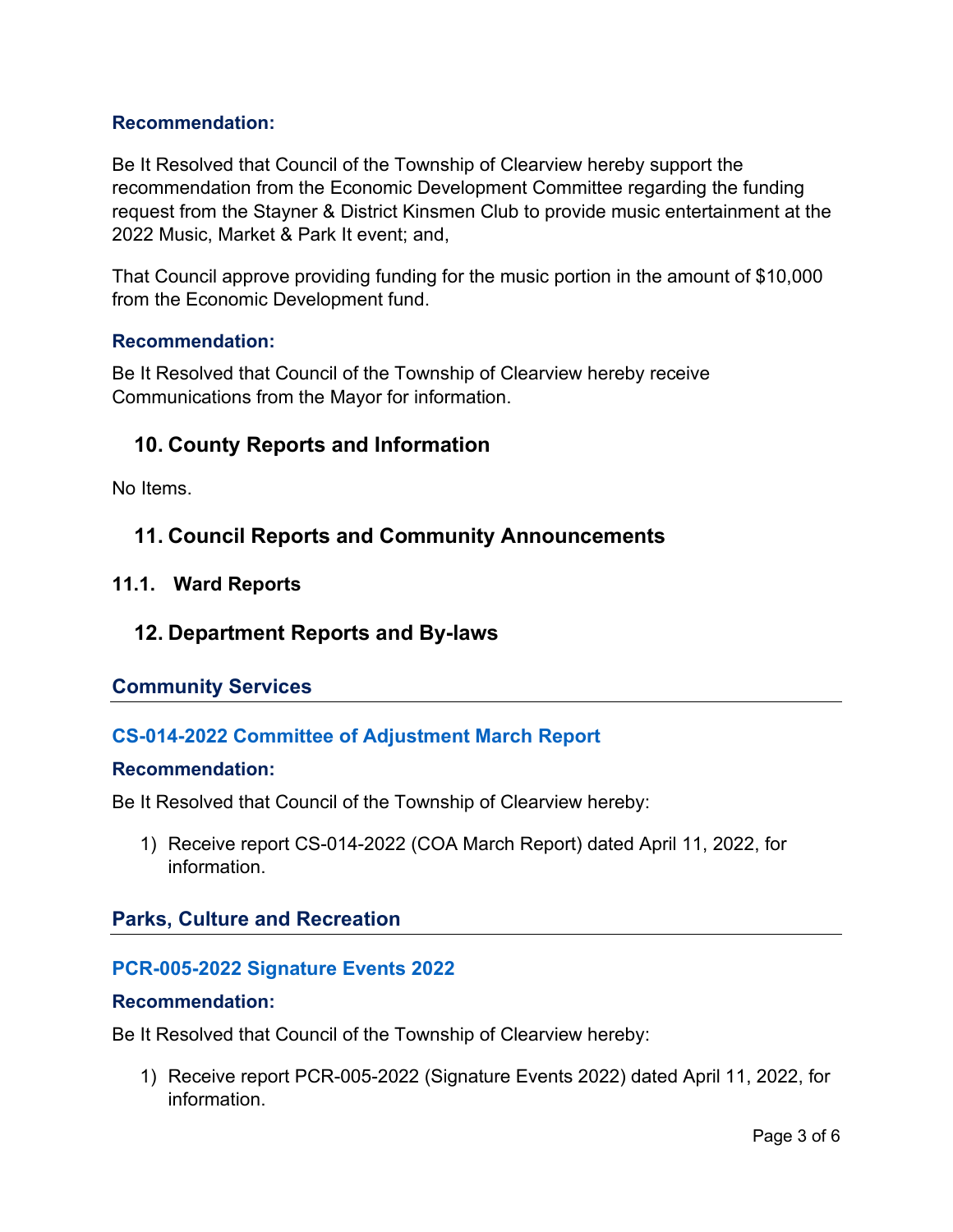#### **Public Works**

#### **[PW-012-2022 No Parking Zone – Concession 10 North of County Road 124](https://www.clearview.ca/sites/default/files/uploads/publications/pw-012-2022_-_no_parking_zone_concession_10_north_of_county_road_124.pdf)**

#### **Recommendation:**

Be It Resolved that Council of the Township of Clearview hereby:

- 1) Receive report PW-012-2022 (No Parking Zone Concession 10 North of County Road 124) dated April 11, 2022; and,
- 2) That a by-law be presented to Council for consideration at the April 25, 2022 meeting to amend Schedule A of Parking By-law 07-36, to designate locations on Concession 10 Nottawasaga as "No Parking Zones".

# **[PW-013-2022 New Lowell Fire & Public Works Building](https://www.clearview.ca/sites/default/files/uploads/publications/pw-013-2022_new_lowell_fire_pw_building_tender_1.pdf) Request for Proposal [Results](https://www.clearview.ca/sites/default/files/uploads/publications/pw-013-2022_new_lowell_fire_pw_building_tender_1.pdf)**

**[Appendix A - R.J. Burnside RFP Recommendation Letter 2022-04-04](https://www.clearview.ca/sites/default/files/uploads/publications/appendix_a_-_r.j._burnside_rfp_recommendation_letter_2022-04-04.pdf)**

#### **Recommendation:**

Be It Resolved that Council of the Township of Clearview hereby:

- 1) Receive report PW-013-2022 (New Lowell Fire & Public Works Building Request for Proposal Results) dated April 11, 2022; and,
- 2) That in accordance with the Township's Procurement By-law and conditions of the Request for Proposal, Council not accept the Request for Proposal submitted by Corebuild Construction Ltd. for the construction of the New Lowell Fire & Public Works Building based on the proposal coming in over the approved budget amount; and,
- 3) That Council direct staff to re-issue the Request for Proposal after reviewing parameters of the project and current market conditions.

# **Legislative Services/Clerk**

#### **[LS-010-2022 Hybrid In Person Council Meetings](https://www.clearview.ca/sites/default/files/uploads/publications/ls-010-2022_hybrid_in_person_council_meetings.pdf)**

#### **Recommendation:**

Be It Resolved that Council of the Township of Clearview hereby:

1) Receive report LS-010-2022 (Hybrid In Person Council Meetings) dated April 11, 2022; and,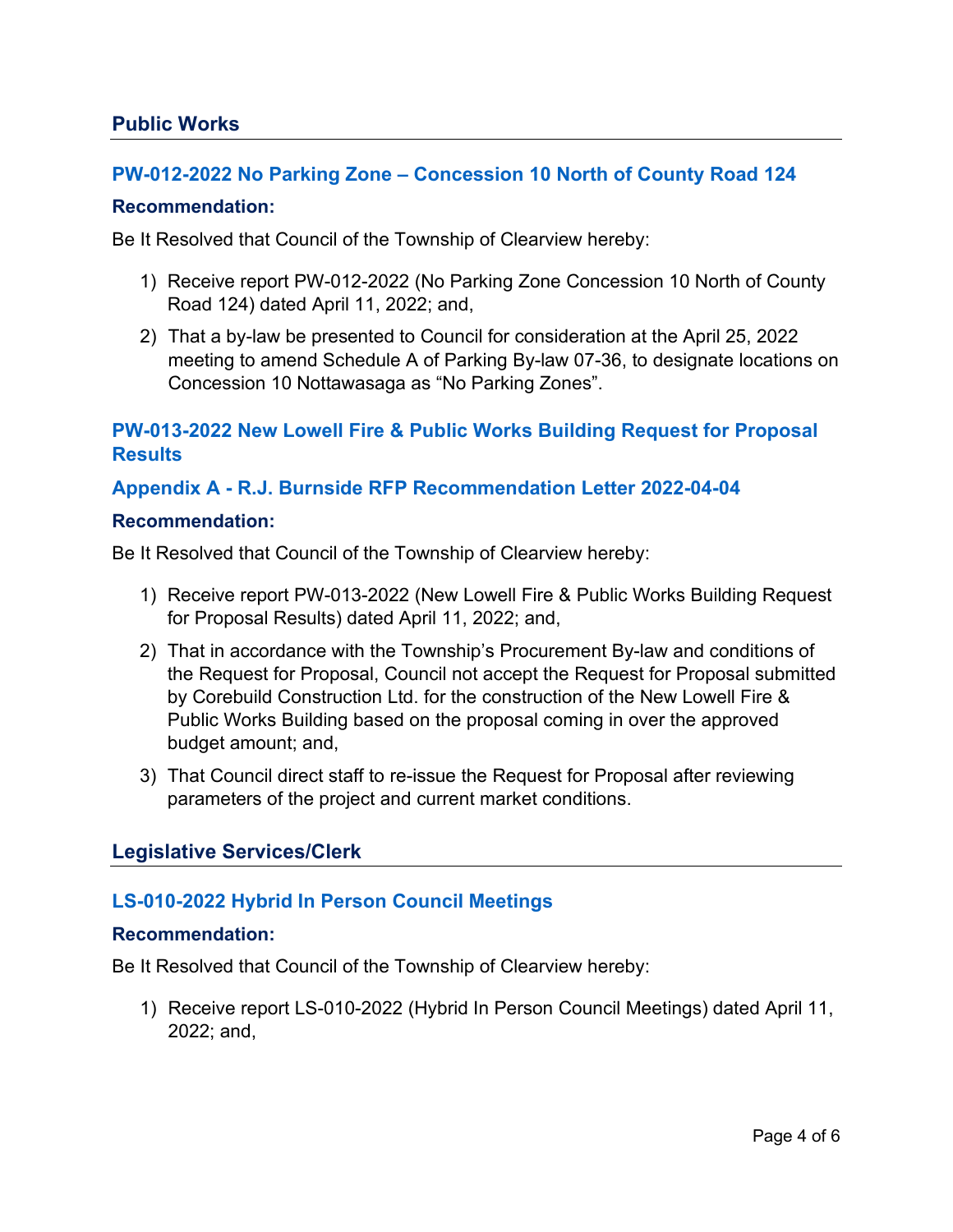- 2) That Council support moving to hybrid in person Council meetings as described in this report, once infrastructure and protective equipment has been installed in the Council Chambers (tentative start April 25, 2022 Council meeting); and,
- 3) That Council support Township Committees and Boards moving to full in-person meetings following Township and Simcoe Muskoka District Health Unit guidelines, with the option for individual Committees and Boards to choose if they would like to remain virtual for as long as the state of emergency remains; and,
- 4) That Council approve utilizing operational funding in the Clerks Department 2022 Budget (Conferences and Seminars) for the purchase and installation of protective equipment in the Council Chambers (plexiglass).

# **By-laws**

No by-laws.

# **13. Notice of Motion/New Business**

# **Councillor McKechnie – Concession 10 South & 17/18 Sideroad Solutions for Drifting Snow**

#### **Recommendation:**

Whereas the area of Concession 10 South and 17/18 Sideroad is prone to blowing snow resulting in snow drifts; and,

Whereas Devils Glen Ski Resort has a parking lot and condominiums that are accessed off Concession 10 South;

Therefore, Be It Resolved that the Council of the Township of Clearview direct Staff to investigate and bring a report back to Council outlining possible solutions (with costs) to reduce the impact of the blowing and drifting snow on this section of road.

# **Councillor McKechnie – Climate Emergency**

(Motion to be debated and voted on at the April 25, 2022 Meeting)

#### **Recommendation:**

Whereas the UN Intergovernmental Panel on Climate Change Report states that the world has less than 10 years to avert the worst impacts of the climate crisis; and,

Whereas more than 500 municipalities across Canada are acting on climate change, with many of our neighbours including Collingwood, Town of the Blue Mountains, and Wasaga Beach having declared a Climate Emergency; and,